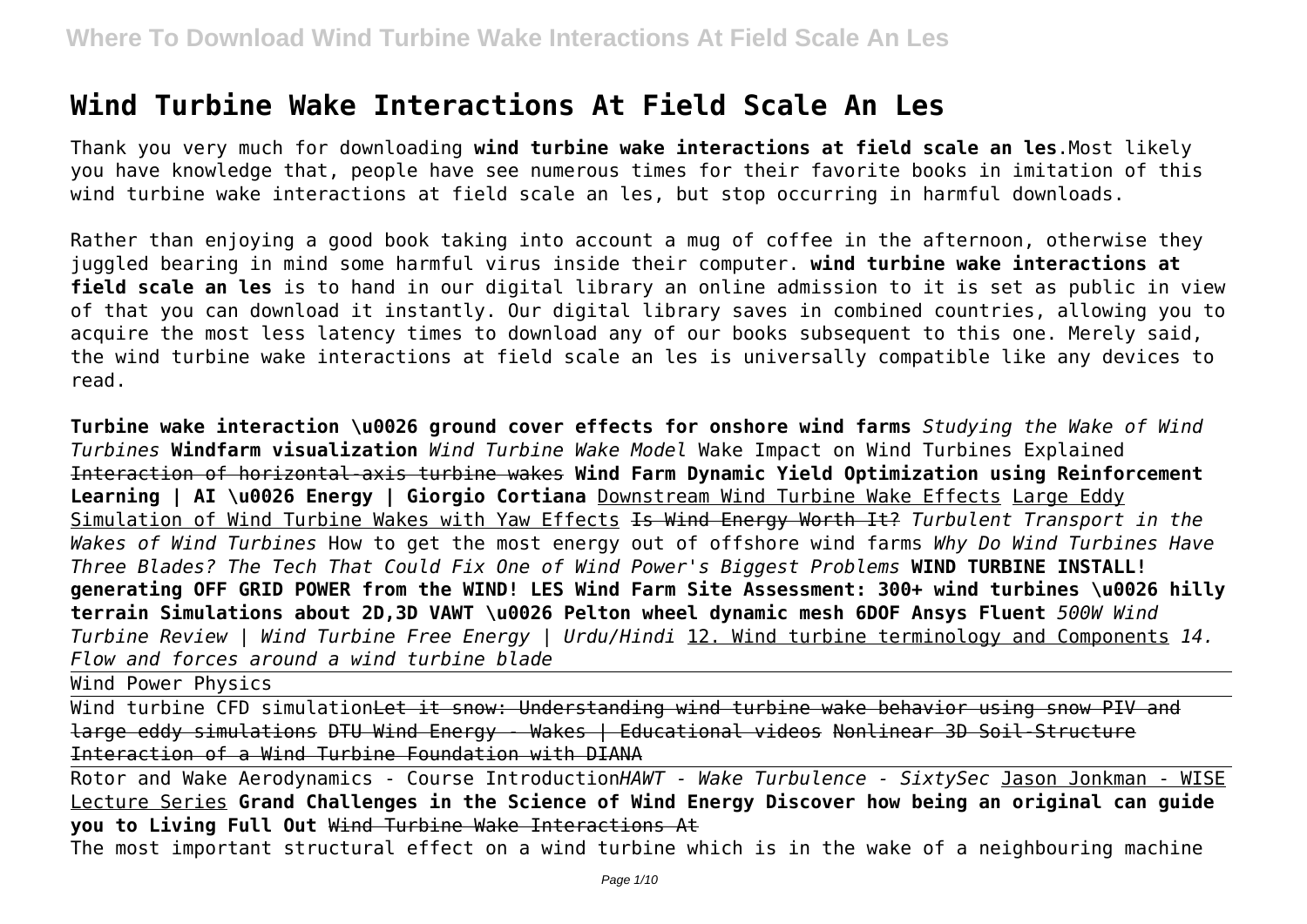is fatigue, that is due to the combined effect of increased turbulence, wind speed deficit and shear, and changes in turbulence structure that cause dynamic loading, which may excite the wind turbine structure.

#### Wind turbine wake aerodynamics - ScienceDirect

downstream turbine caused by the interaction of the turbine blades with coherent vortex structures found within the upstream turbine wake. Periodic, stochastic, and transient loads all have an impact on the lifetime of the wind turbine blades and drivetrain. Vortex

#### Wind Turbine Wake Interactions - Characterization of ...

wind-turbine-wake-interactions-at-field-scale-an-les 1/1 Downloaded from calendar.pridesource.com on November 12, 2020 by guest [PDF] Wind Turbine Wake Interactions At Field Scale An Les Yeah, reviewing a ebook wind turbine wake interactions at field scale an les could add your close associates listings.

#### Wind Turbine Wake Interactions At Field Scale An Les ...

As wind farms grow in size and power density, the aerodynamic wake interactions that occur between neighboring turbines become increasingly important in characterizing the unsteady turbine loads and power output of the farm. Turbine wake interactions also impact variability of farm power generation, acting either to increase variability or decrease variability depending on the wind farm control algorithm.

#### Wind Turbine Wake Interactions - Characterization of  $\cdots$

remote sensing, lidar, turbine wakes, wake interactions, atmospheric stability 1 Introduction As wind energy deployment grows, questions arise regarding how wind plants affect the local environment. The 2010 and 2011 field campaigns of the Crop-Wind Energy Experiment (CWEX) [1-3] quantified

#### Lidar observations of interacting wind turbine wakes in an ...

Results from three "Blind test" Workshops on wind turbine wake modeling are presented. While the first "Blind test" (BT1, 2011) consisted of a single model turbine located in a large wind tunnel, the complexity was increased for each new test in order to see how various models performed. Thus the next "Blind test" (BT2, 2012) had two turbines mounted in-line.

#### Wind turbine wake interactions: results from blind tests ...

If the wind farm configuration or wind conditions are such that a turbine rotor is subject to partial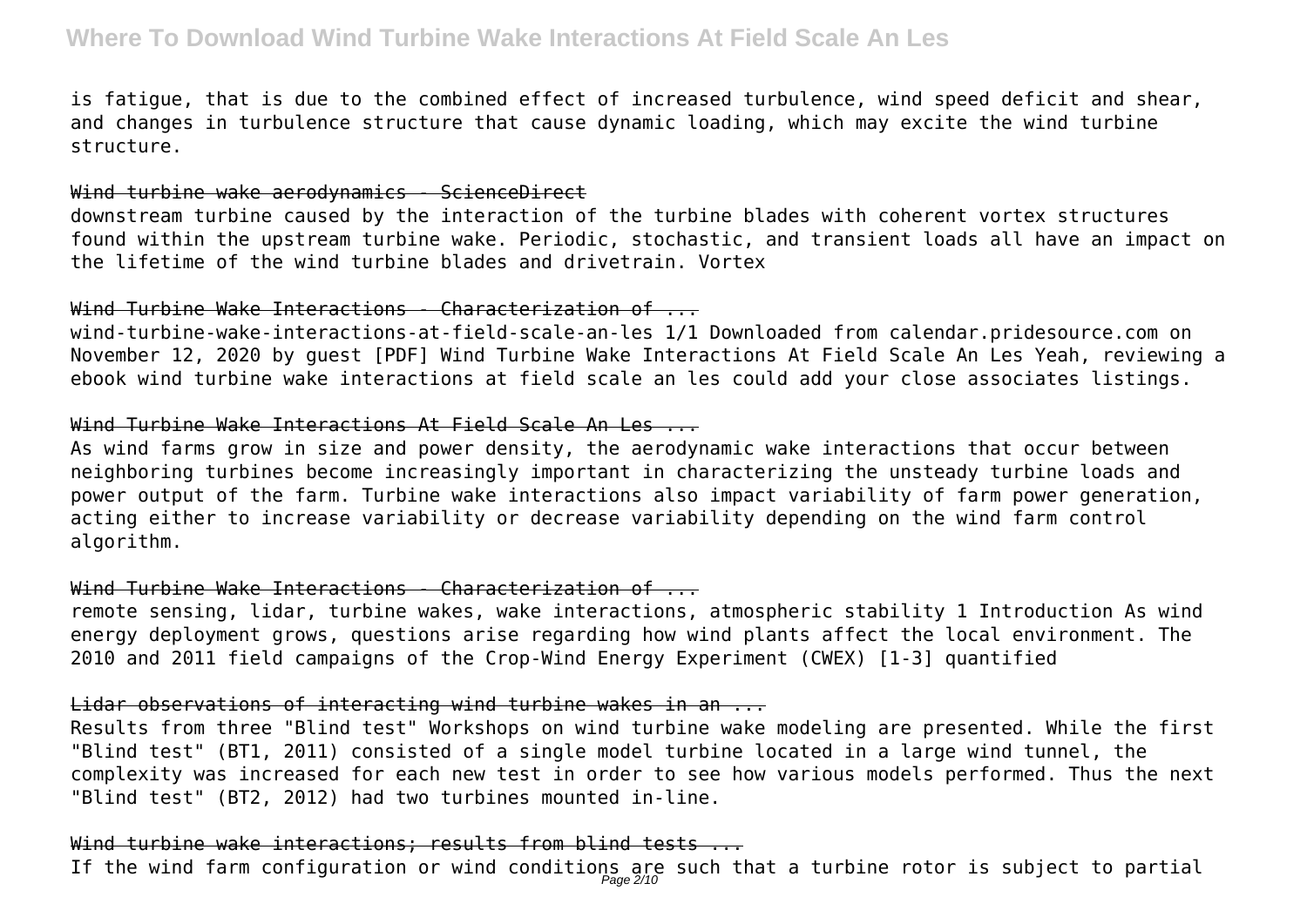impingement by the wake produced by an upstream turbine, then significant unsteadiness in the aerodynamic loading on the rotor blades of the downwind turbine can result, and this unsteadiness can have considerable implications for the fatigue life of the blade structure and rotor hub.

#### Simulation of wind turbine wake interaction using the ...

Effects of Wake Interaction on Downstrea m Wind Turbines Amanullah Choudhry 1\* , Jang-Oh Mo 1 , Maziar Arjomandi 1, Richard Kelso 1 1 School of Mechanical Engineering, The University of Adelaid e ...

#### (PDF) Effects of Wake Interaction on Downstream Wind Turbines

The force F is generated by the wind's interaction with the blade. The magnitude and distribution of this force is the primary focus of wind-turbine aerodynamics. The most familiar type of aerodynamic force is drag. The direction of the drag force is parallel to the relative wind.

#### Wind-turbine aerodynamics - Wikipedia

The accurate modeling of the wind turbine wakes in complex terrain is required to accurately predict wake losses. In order to facilitate the routine use of computational fluid dynamics in the optimized micrositing of wind turbines within wind farms, an immersed wind turbine model is developed.

#### Simulation of Wake Interactions in Wind Farms Using an ...

fidelity representation of the structure and evolution of the wake of a wind turbine rotor and its interaction with other turbines within a wind farm, the fluid dynamics associated with the power losses discussed above can be better understood. Importantly, this may allow the designers of wind farms to explore ways in which to alleviate the adverse enects of interaction, including not only power losses, but also the unsteady

Simulating Wind Turbine Interactions using the Vorticity ... Turbine wake interaction & ground cover effects for onshore wind farms

#### Turbine wake interaction & ground cover effects for onshore wind farms

Within the United States, energy production from wind is aimed at 20% of the total energy market by 2030 (USDOE, 2008). As wind turbines reach higher into the atmosphere, rotor diameters increase and wind farms can expand beyond 20 km in length. Understanding the flow dynamics imposed by the atmospheric boundary layer (ABL) and local turbine wake interactions is an essential part of wind farm design and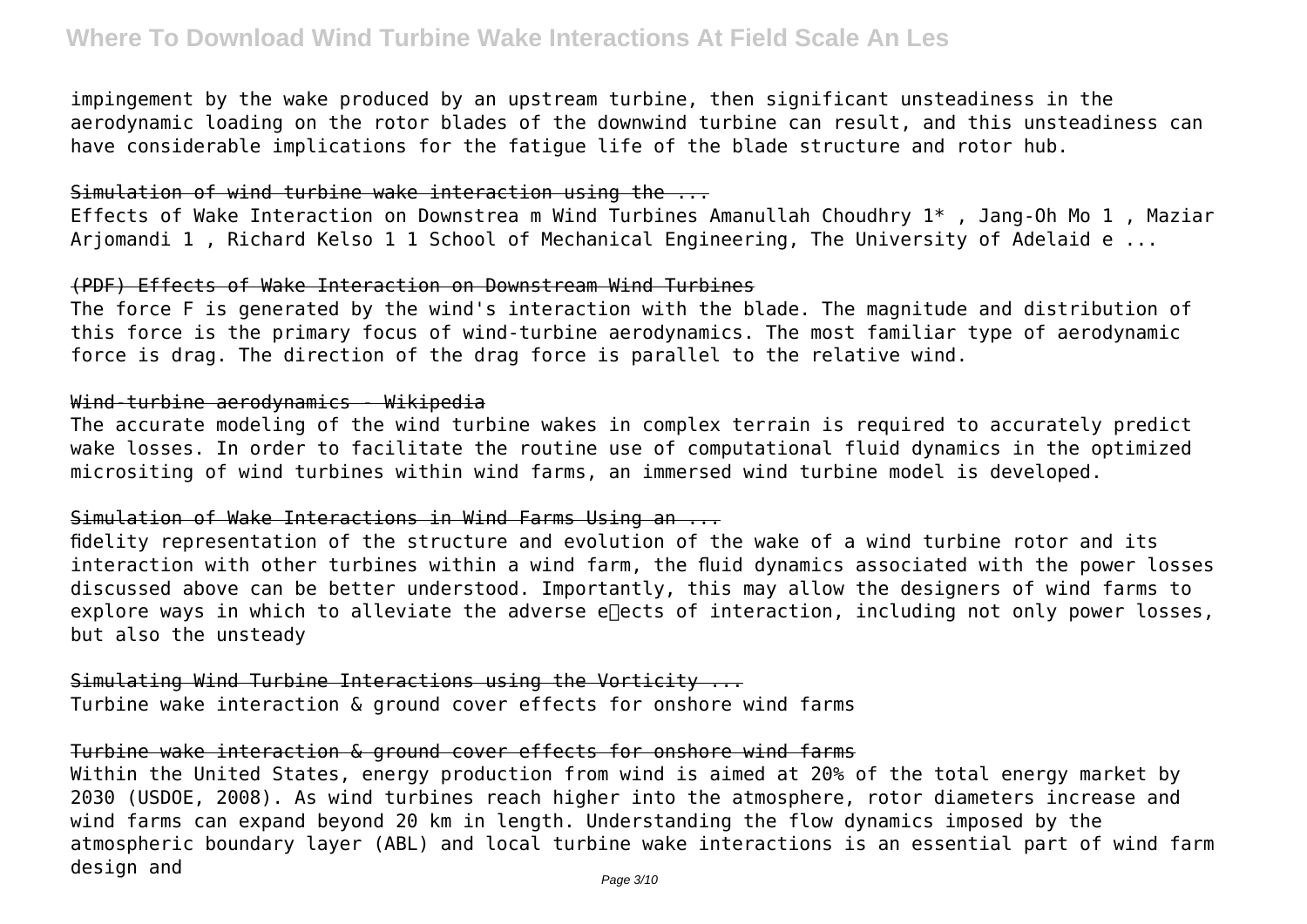#### THESIS COMPUTATIONAL MODELING OF WIND TURBINE WAKE ...

Wake redirection is a promising approach designed to mitigate turbine-wake interactions which have a negative impact on the performance and lifetime of wind farms. It has recently been found that substantial power gains can be obtained by tilting the rotors of spanwise-periodic wind-turbine arrays. Rotor tilt is associated

#### Evaluation of tilt control for wind-turbine arrays

Furthermore, this work investigates a technique to accelerate the breakdown of wind turbine wakes. The onset of wake breakdown is caused by perturbations that travel along the helical structure of the wake and grow via mutual-induction interaction between neighboring vortex filaments. To accelerate wake breakdown, the blade tip vortices are perturbed at different frequencies via trailing-edge flaps located in the outboard region of the rotor blades.

#### Predicting Wind Turbine Wake Breakdown Using a Free Vortex ...

An experimental PIV study of the vortex interaction in the wake up to = 5 behind a two-bladed model turbine of = 0.60 m was performed by Lignarolo et al. 16 Their results emphasized the importance of the wake instability caused by a pairwise interaction of the tip vortices on the momentum deficit in the wake, which was shown to be strongly dependent on the turbine's tip speed ratio. An ...

#### An experimental study on the effects of winglets on the ...

69 for example the interactions of wake between wind turbines. 70 In a wind farm made up of multiple rows, the downstream wind turbine sees the 71 combined effects of the incoming flow and the disturbance caused by the upstream 72 turbines. This latter flow i.e. the wake, is a region of low velocity fluid coupled with high

#### A hybrid actuator disc - full rotor CFD methodology for ...

Abstract Impacting particles such as rain, dust, and other debris can have devastating structural effects on wind turbines, but little is known about the interaction of such debris within turbine wakes. This study aims to characterize behavior of inertial particles within the turbulent wake of a wind turbine and relative effects on wake recovery.

Dynamic effects of inertial particles on the wake recovery ... Particularly important is the effect of ABL turbulence on wind-turbine wake flows and their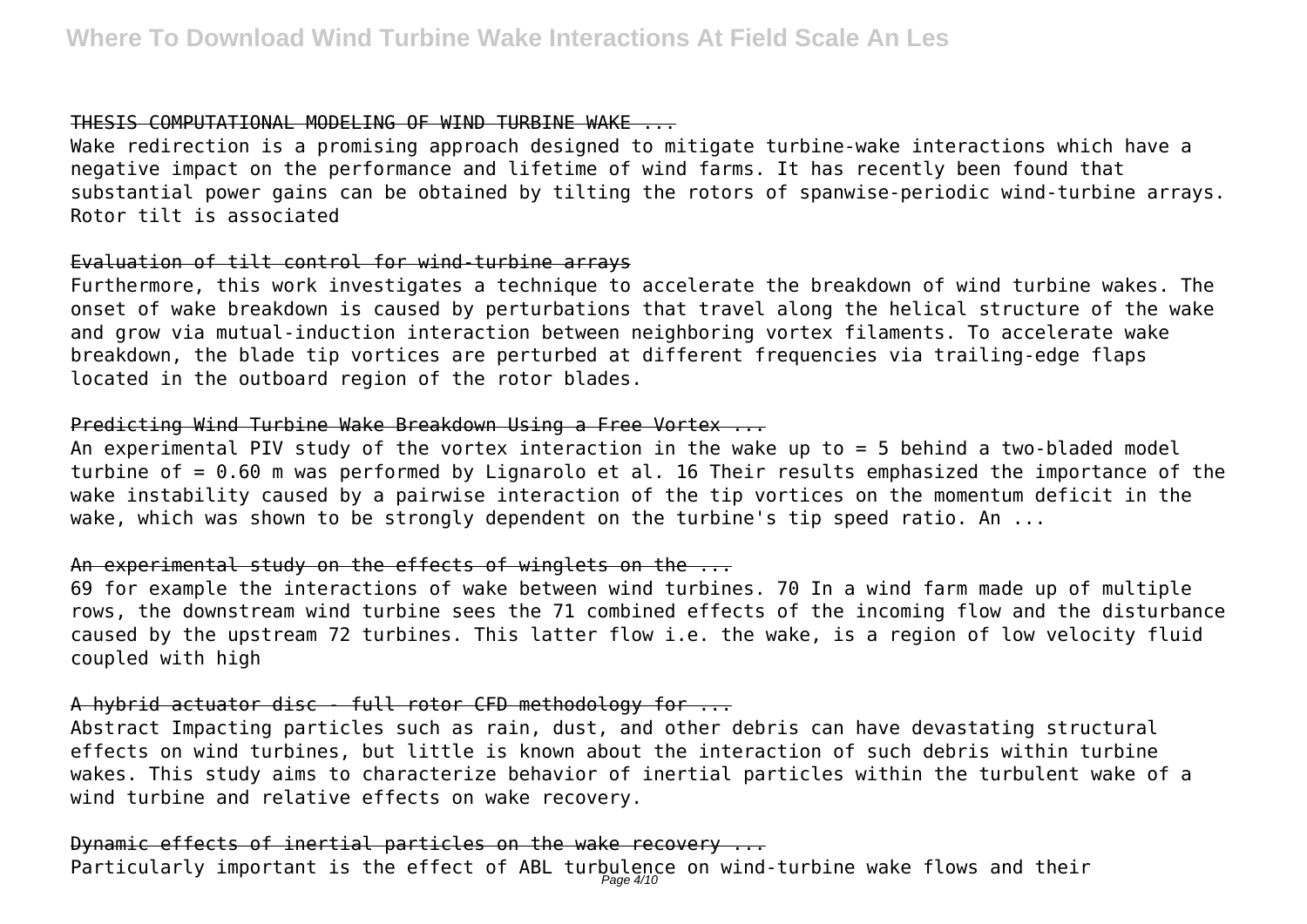superposition, as they are responsible for considerable turbine power losses and fatigue loads in wind farms. These flow interactions affect, in turn, the structure of the ABL and the turbulent fluxes of momentum and scalars. This review summarizes recent experimental, computational, and theoretical research efforts that have contributed to improving our understanding and ability to predict the ...

Growing concerns about the environmental impact of fossil fuel energy and improvements in both the cost and performance of wind turbine technologies has spurred a sharp expansion in wind energy generation. However, both the increasing size of wind farms and the increased contribution of wind energy to the overall electricity generation market has created new challenges. As wind farms grow in size and power density, the aerodynamic wake interactions that occur between neighboring turbines become increasingly important in characterizing the unsteady turbine loads and power output of the farm. Turbine wake interactions also impact variability of farm power generation, acting either to increase variability or decrease variability depending on the wind farm control algorithm. In this dissertation, both the unsteady vortex wake loading and the effect of wake interaction on farm power variability are investigated in order to better understand the fundamental physics that govern these processes and to better control wind farm operations to mitigate negative effects of wake interaction. The first part of the dissertation examines the effect of wake interactions between neighboring turbines on the variability in power output of a wind farm, demonstrating that turbine wake interactions can have a beneficial effect on reducing wind farm variability if the farm is properly controlled. In order to balance multiple objectives, such as maximizing farm power generation while reducing power variability, a model predictive control (MPC) technique with a novel farm power variability minimization objective function is utilized. The controller operation is influenced by a number of different time scales, including the MPC time horizon, the delay time between turbines, and the fluctuation time scales inherent in the incident wind. In the current research, a non-linear MPC technique is developed and used to investigate the effect of three time scales on wind farm operation and on variability in farm power output. The goal of the proposed controller is to explore the behavior of an 'ideal' farm-level MPC controller with different wind, delay and horizon time scales and to examine the reduction of system power variability that is possible in such a controller by effective use of wake interactions. The second part of the dissertation addresses the unsteady vortex loading on a downstream turbine caused by the interaction of the turbine blades with coherent vortex structures found within the upstream turbine wake. Periodic, stochastic, and transient loads all have an impact on the lifetime of the wind turbine blades and drivetrain. Vortex  $\frac{C}{Page\,5710}$  (or vortex chopping) is a type of stochastic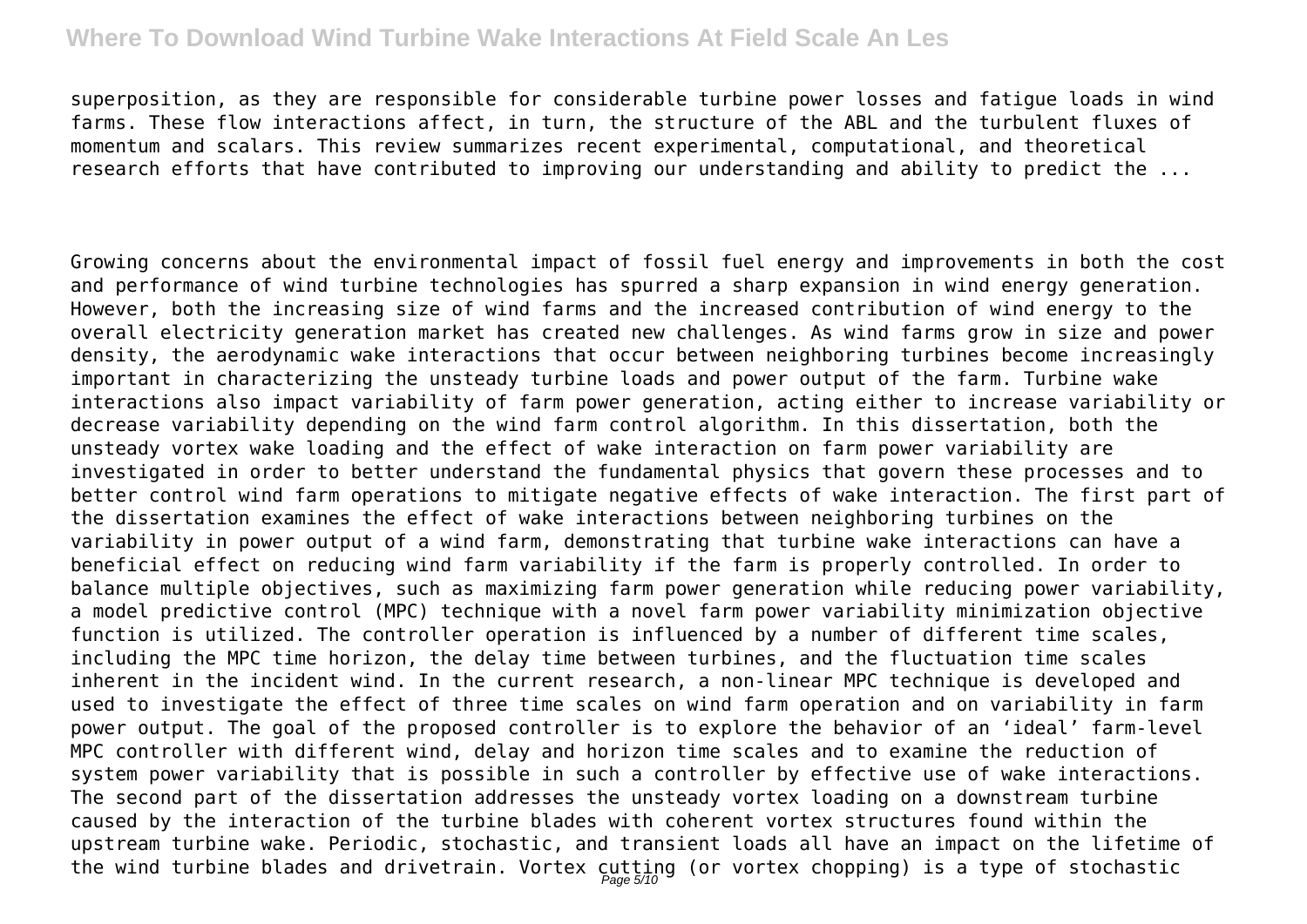load that is commonly observed when a propeller or blade passes through a vortex structure and the blade width is of the same order of magnitude as the vortex core diameter. A series of Navier-Stokes simulations of vortex cutting with and without axial flow are presented. The goal of this research is to better understand the challenging physics of vortex cutting by the blade rotor, as well as to develop a simple, physics-based, validated expression to characterize the unsteady force induced by vortex.

We performed numerical simulations of small, utility scale wind turbine groupings to determine how wakes generated by upstream turbines affect the performance of the small turbine group as a whole. Specifically, various wind turbine arrangements were simulated to better understand how turbine location influences small group wake interactions. The minimization of power losses due to wake interactions certainly plays a significant role in the optimization of wind farms. Since wind turbines extract kinetic energy from the wind, the air passing through a wind turbine decreases in velocity, and turbines downstream of the initial turbine experience flows of lower energy, resulting in reduced power output. Our study proposes two arrangements of turbines that could generate more power by exploiting the momentum of the wind to increase velocity at downstream turbines, while maintaining low wake interactions at the same time. Furthermore, simulations using Computational Fluid Dynamics are used to obtain results much more quickly than methods requiring wind tunnel models or a large scale experimental test.

Turbine-wake interactions pose significant challenges in the development of wind farms. These interactions can lead to an increase in wind energy cost through reduction in wind farm power efficiency as well as a reduction of functional turbine lifetime. The overall objective of this work is to extend and assess a moderatefidelity free vortex wake (FVW) model to capture turbine-wake interactions between multiple turbines. Specific focus areas include: (1) analyzing the effects of turbine-wake interaction; (2) benchmarking of the model against experimental wind farm measurements; and (3) comparing wake interaction effects between the FVW model and a dynamic wake meandering (DWM) model. Results show that FVW produces an increased dynamic response in wake-influenced turbines than FAST.Farm, which is an important factor in fatigue life of turbine blades. Parameter studies for various operating and layout conditions are performed. Analysis focuses on impact of wake interaction on wake structure, rotor power, and blade root bending moments. The parameter study shows expected power trends for all tested parameters. The effects of turbine-wake interactions are analyzed in terms of wake structure, rotor power, and structural response. The FVW model predicts increased unsteadiness in wake-influenced turbine rotor power and out-of-plane blade root bending moment. This could have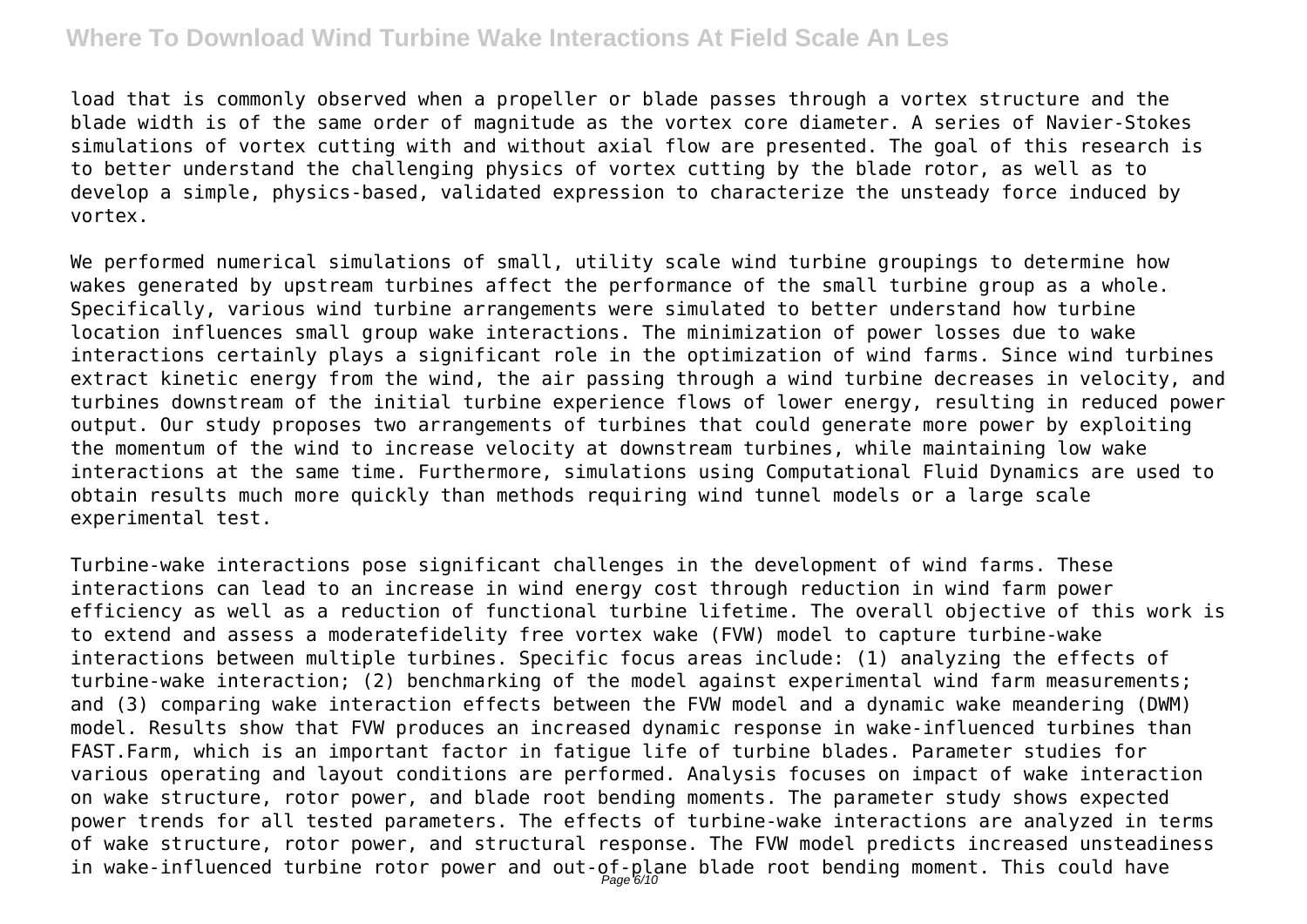implications for prediction of turbine life and suggests that the transient as well as average response of turbines should be considered to fully capture the effects of wake interaction. Comparisons between the FVW predictions and experimental measurements of relative rotor power are made over varying yaw angle and freestream velocity. Overall trends are predicted by the FVW approach, with less than 13% error on average when compared to wind farm measurements. These results indicate the FVW method is a useful tool for carrying out improved optimization of wind farms.

One of the current major challenges in wind energy is to maximize energy production of wind farms. One approach in this effort is through control of wind turbine wake interactions, since undesirable wake interactions can introduce additional mechanical stresses on turbines, leading to early failures and reduce overall energy production of wind farms. To develop control strategies that can minimize wake interactions, it is essential to simulate wake behaviors accurately and quickly. In this work, a fast and accurate turbine wake model capable of modeling turbine wakes under yaw is presented. This model builds upon the work of existing wake models and is capable of producing results comparable to that of conventional full CFD simulations using a fraction of the computational cost. The accuracy and speed of the proposed model allows for the development of real-time turbine control strategies to maximize power output. The results of the proposed model are validated with previous numerical and experimental data found in the literature. Wind tunnel tests were also designed and conducted in order to validate the models' ability to simulate overlapping wakes, a requirement for producing realistic results of a complete wind farm simulation.

Wind energy is becoming one of the most significant sources of renewable energy. With its growing use, and social and political awareness, efforts are being made to harness it in the most efficient manner. However, a number of challenges preclude efficient and optimum operation of wind farms. Wind resource forecasting over a long operation window of a wind farm, development of wind farms over a complex terrain on-shore, and air/wave interaction off-shore all pose difficulties in materializing the goal of the efficient harnessing of wind energy. These difficulties are further amplified when wind turbine wakes interact directly with turbines located downstream and in adjacent rows in a turbulent atmospheric boundary layer (ABL). In the present study, an ABL solver is used to simulate different atmospheric stability states over a diurnal cycle. The effect of the turbines is modeled by using actuator methods, in particular the state-of-the-art actuator line method (ALM) and an improved ALM are used for the simulation of the turbine arrays. The two ALM approaches are used either with uniform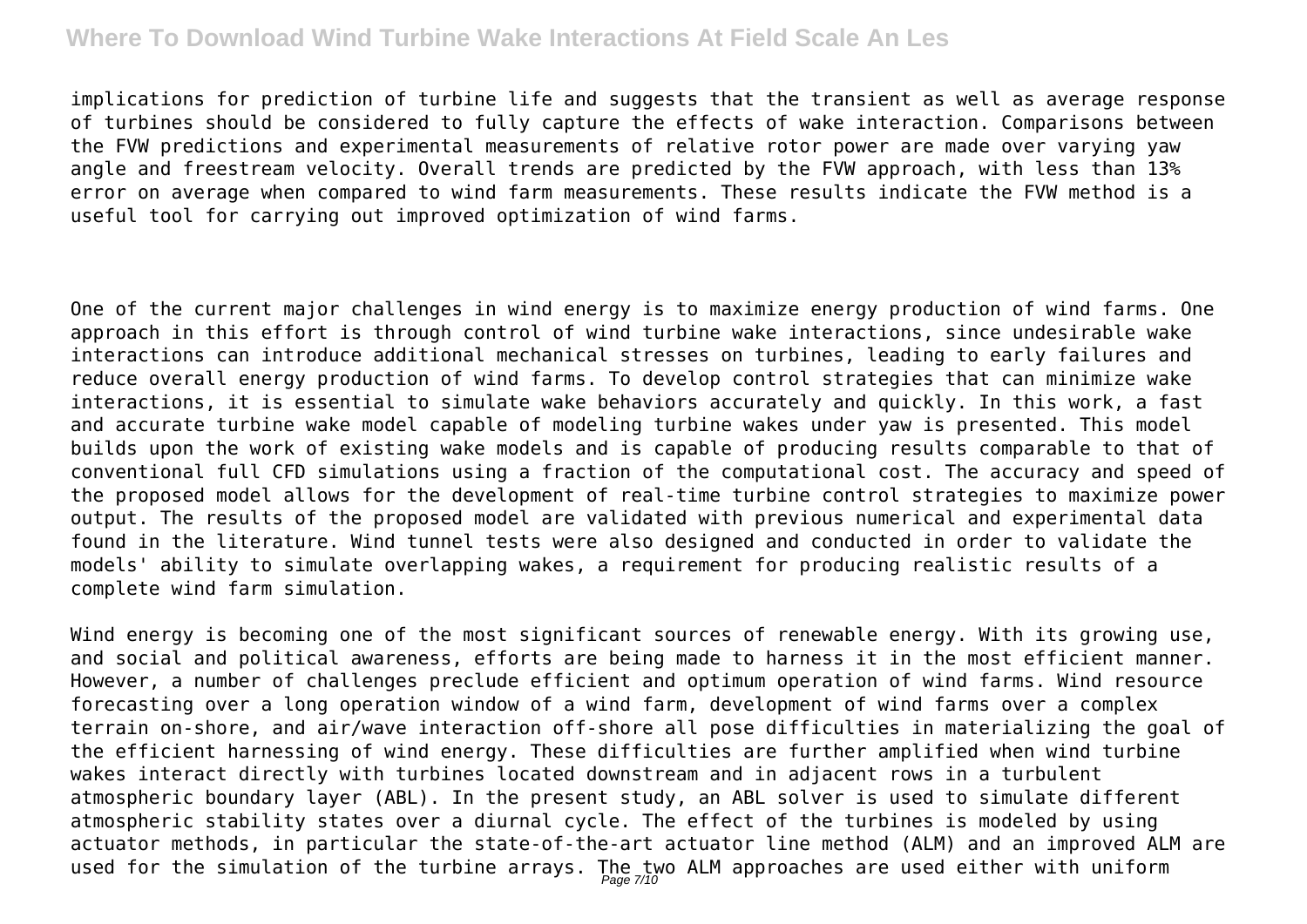inflow or are coupled with the ABL solver. In the latter case, a precursor simulation is first obtained and data saved at the inflow planes for the duration the turbines are anticipated to be simulated. The coupled ABL-ALM solver is then used to simulate the turbine arrays operating in atmospheric turbulence.A detailed accuracy assessment of the state-of-the-art ALM is performed by applying it to different rotors. A discrepancy regarding over-prediction of tip loads and an artificial tip correction is identified. A new proposed ALM\* is developed and validated for the NREL Phase VI rotor. This is also applied to the NREL 5-MW turbine, and guidelines to obtain consistent results with ALM\* are developed.Both the ALM approaches are then applied to study a turbine-turbine interaction problem consisting of two NREL 5-MW turbines. The simulations are performed for two ABL stability states. The effect of ABL stability as well the ALM approaches on the blade loads, turbulence statistics, unsteadiness, wake profile etc., is quantified. It is found that ALM and ALM\* yield a noticeable difference in most of the parameters quantified. The ALM\* also senses small-scale blade motions better. However, the ABL state dominates the wake recovery pattern. The ALM\* is then applied to a mini wind farm comprising five NREL 5-MW turbines in two rows and in a staggered configuration. A detailed wake recovery study is performed using a unique wake-plane analysis technique. An actuator curve embedding (ACE) method is developed to model a general-shaped lifting surface. This method is validated for the NREL Phase VI rotor and applied to the NREL 5-MW turbine. This method has the potential for application to aero-elasticity problems of utility-scale wind turbines.

This book presents the results of the seminar "Wind Energy and the Impact of Turbulence on the Conversion Process" which was supported from three societies, namely the EUROMech, EAWE and ERCOFATC and took place in Oldenburg, Germany in spring 2012. The seminar was one of the first scientific meetings devoted to the common topic of wind energy and basic turbulence. The established community of researchers working on the challenging puzzle of turbulence for decades met the quite young community of researchers, who face the upcoming challenges in the fast growing field of wind energy applications. From the fluid mechanical point of view, wind turbines are large machines operating in the fully turbulent atmospheric boundary layer. In particular they are facing small-scale turbulent inflow conditions. It is one of the central puzzles in basic turbulence research to achieve a fundamental understanding of the peculiarities of small-scale turbulence. This book helps to better understand the resulting aerodynamics around the wind turbine's blades and the forces transmitted into the machinery in this context of puzzling inflow conditions. This is a big challenge due to the multi-scale properties of the incoming wind field ranging from local flow conditions on the profile up to the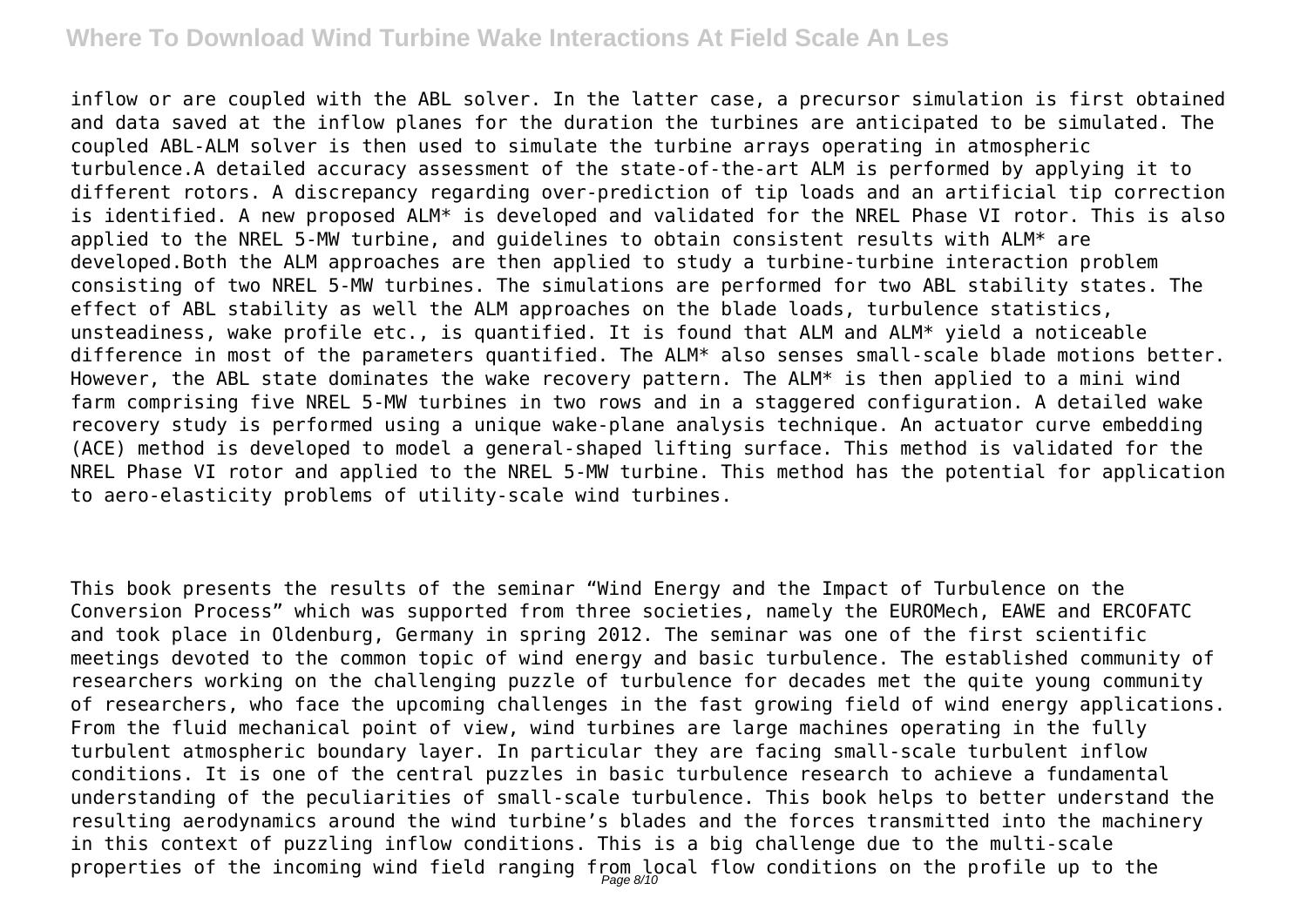interaction of wake flows in wind farms.

Today's wind energy industry is at a crossroads. Global economic instability has threatened or eliminated many financial incentives that have been important to the development of specific markets. Now more than ever, this essential element of the world energy mosaic will require innovative research and strategic collaborations to bolster the industry as it moves forward. This text details topics fundamental to the efficient operation of modern commercial farms and highlights advanced research that will enable next-generation wind energy technologies. The book is organized into three sections, Inflow and Wake Influences on Turbine Performance, Turbine Structural Response, and Power Conversion, Control and Integration. In addition to fundamental concepts, the reader will be exposed to comprehensive treatments of topics like wake dynamics, analysis of complex turbine blades, and power electronics in small-scale wind turbine systems.

To maximize the effectiveness of the rapidly increasing capacity of installed wind energy resources, new models must be developed that are capable of more nuanced control of each wind turbine so that each device is more responsive to inflow events. Models used to plan wind turbine arrays and control behavior of devices within the farm currently make questionable estimates of the incoming atmospheric flow and update turbine configurations infrequently. As a result, wind turbines often operate at diminished capacities, especially in arrays where wind turbine wakes interact and inflow conditions are far from ideal. New turbine control and wake prediction models must be developed to tune individual devices and make accurate power predictions. To that end, wind tunnel experiments are conducted detailing the turbulent flow in the wake of a wind turbine in a model-scale array. The proper orthogonal decomposition (POD) is applied to characterize the spatial evolution of structures in the wake. Mode bases from distinct downstream locations are reconciled through a secondary decomposition, called double proper orthogonal decomposition (DPOD), indicating that modes of common rank in the wake share an ordered set of sub-modal projections whose organization delineates underlying wake structures and spatial evolution. The doubly truncated basis of sub-modal structures represents a reduction to 0.015% of the total degrees of freedom of the wind turbine wake. Low-order representations of the Reynolds stress tensor are made using only the most dominant DPOD modes, corrected to account for energy excluded from the truncated basis with a tensor of constant coefficients defined to rescale the low-order representation of the stresses to match the original statistics. Data from the wind turbine wake are contrasted against simulation data from a fully-developed channel flow, illuminating a range of anisotropic states of turbulence. Complexity of flow descriptions resulting from truncated POD bases is suppressed in severe basis truncations, exaggerating anisotropy of the modeled flow and, in extreme